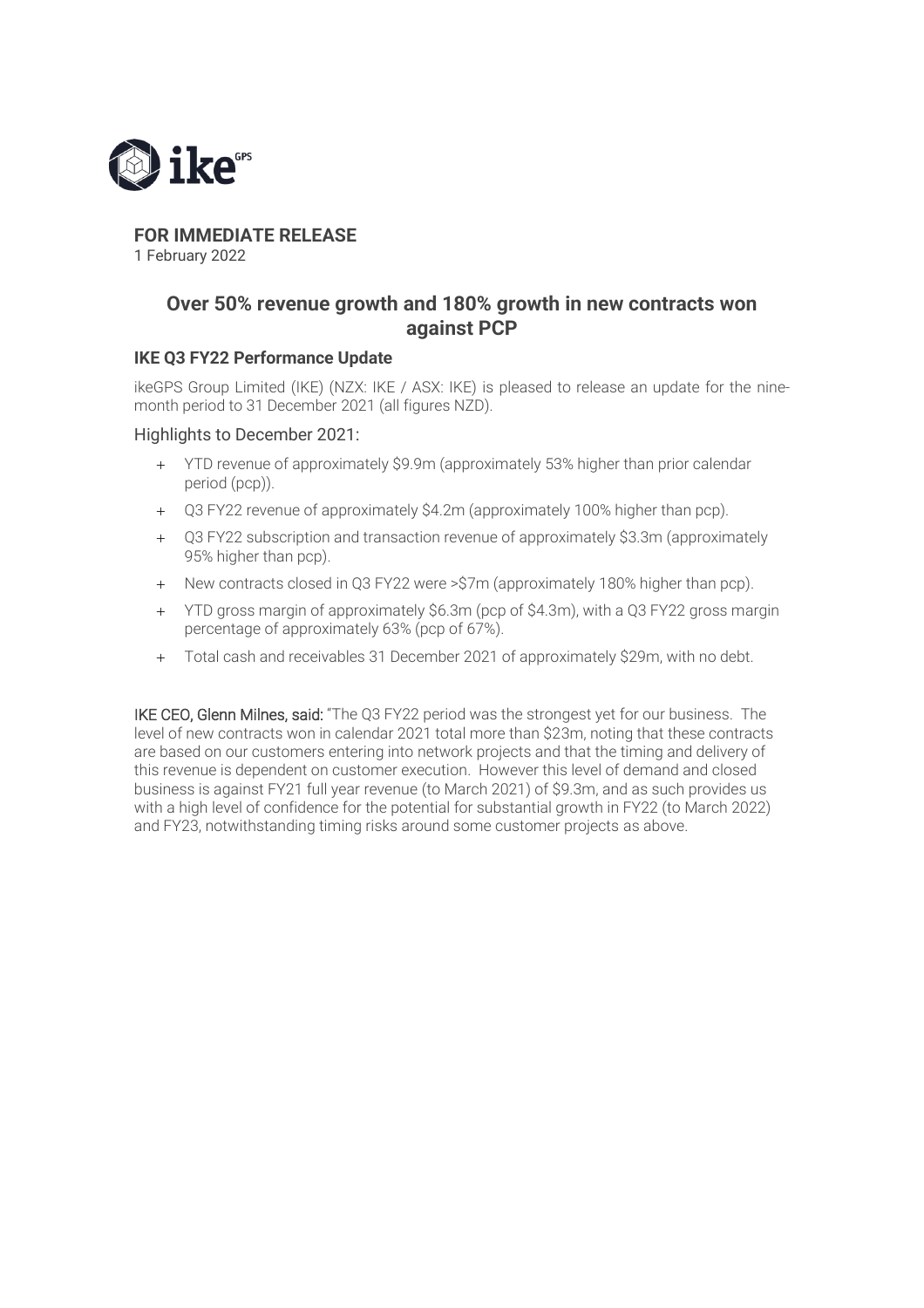|  |  | The momentum across the IKE business is set out in the charts and tables below: |
|--|--|---------------------------------------------------------------------------------|
|  |  |                                                                                 |

|                               | YTD Q3 FY22 | PCP (YTD Q3<br><b>FY21)</b> | % Change |
|-------------------------------|-------------|-----------------------------|----------|
| <b>Platform Transactions</b>  |             |                             |          |
| # of billable transactions    | 234k        | 44k                         | +430%    |
| Platform transaction revenue  | \$4.0m      | \$1.7m                      | $+135%$  |
| Gross Margin                  | \$1.9m      | \$0.5m                      | +280%    |
| Q3 Gross Margin %             | 48%         | 30%                         |          |
| <b>Platform Subscriptions</b> |             |                             |          |
| # of enterprise customers     | 319         | 278                         | $+15%$   |
| Platform subscription revenue | \$4.0m      | \$3.5m                      | $+14%$   |
| Gross Margin                  | \$3.5m      | \$3.3m                      | $+6%$    |
| Q3 Gross Margin %             | 88%         | 94%                         |          |
| <b>Hardware &amp; Other</b>   |             |                             |          |
| Hardware & Services revenue   | \$1.9m      | \$1.4m                      | $+36%$   |
| Gross Margin                  | \$0.8m      | \$0.5m                      | $+60%$   |
| Gross Margin %                | 44%         | 37%                         |          |

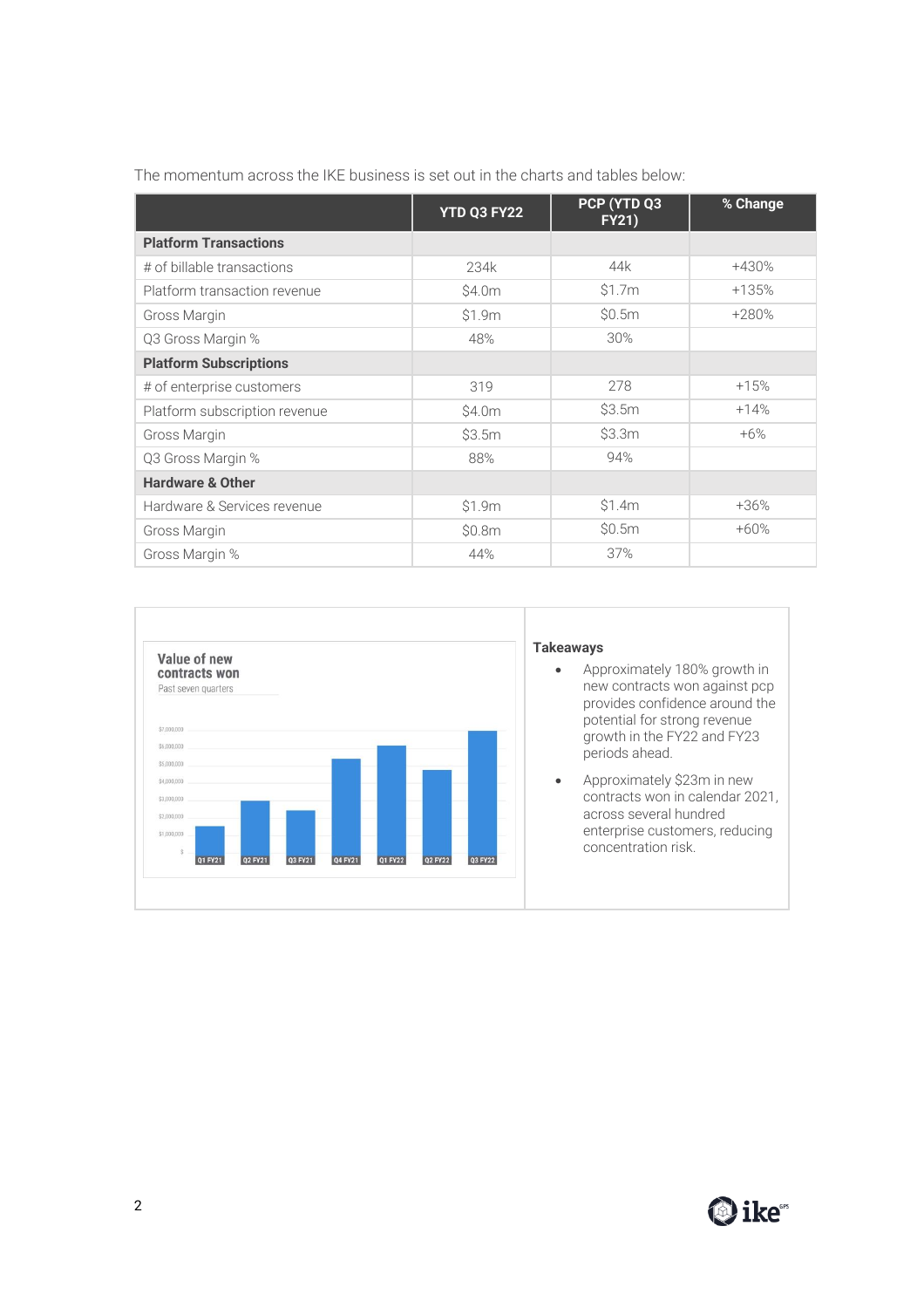

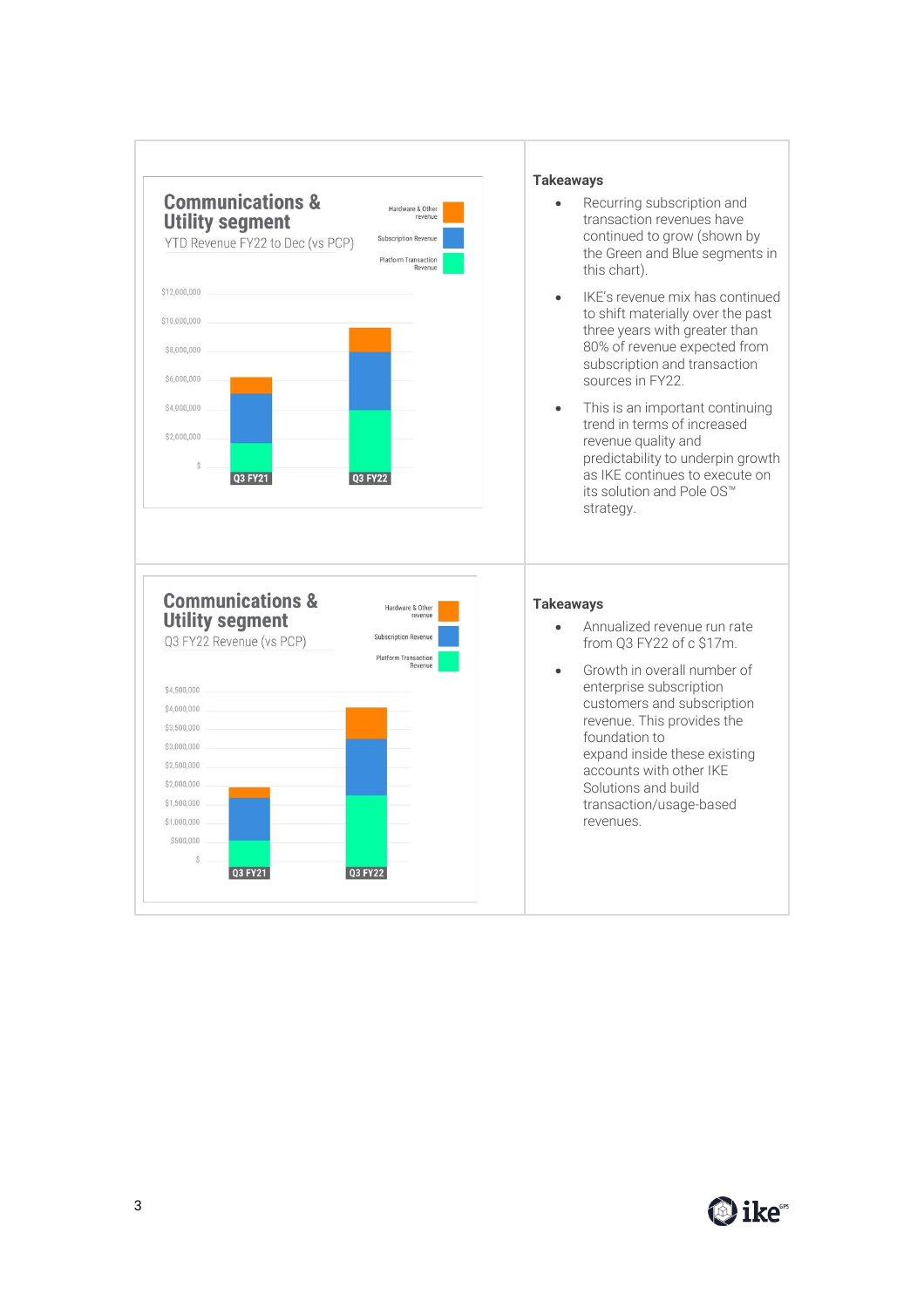

## **Outlook**

- + The substantial increase of new contracts won year-to-date points to a strong potential forward revenue growth profile. IKE's sales opportunity pipeline has continued to develop robustly quarter over quarter.
- + The month of January 2022 has also been positive in terms of demand and continued momentum. This has included announcements of:
	- + Signing an extension to a contract with an existing communications customer supporting fibre infrastructure deployment in the U.S. This customer is expected to now generate >\$4m of transaction revenue for IKE in the coming 12-18 months.
	- Receiving an approximately \$0.9m contract from a new tier-1 North American electric utility customer. This revenue will be fully recognized over the coming 12 months and at this initial level of platform usage, the expected ongoing software subscription revenue from this customer will be approximately \$200k per annum.
- + In addition to the product deals closed above, in January 2022 IKE was also awarded a \$0.6m co-investment cash grant from NZ Trade & Enterprise to support the go-to-market program for IKE's AI Software solution, called IKE Insight.
- + IKE's focus for Q4 FY22 (period to March 2022) continues on three core themes:
	- + The delivery of contracts to recognize revenue from contracts in place,
	- + The extension of revenue opportunities from existing customers, and
	- + Building further market proof points behind IKE's AI-software business segment, called IKE Insight. Certain pilot projects in process, if proven out, have the potential to disrupt the way that the electric utility sector completes network-wide structural analysis programs.

#### *Customer and market commentary*

+ IKE targets sales into North America's approximately 200 communications companies, approximately 3,000 electric utilities, and their engineering service providers. Once a customer, IKE then aims to embed and expand the use of its three IKE solutions inside of these accounts.

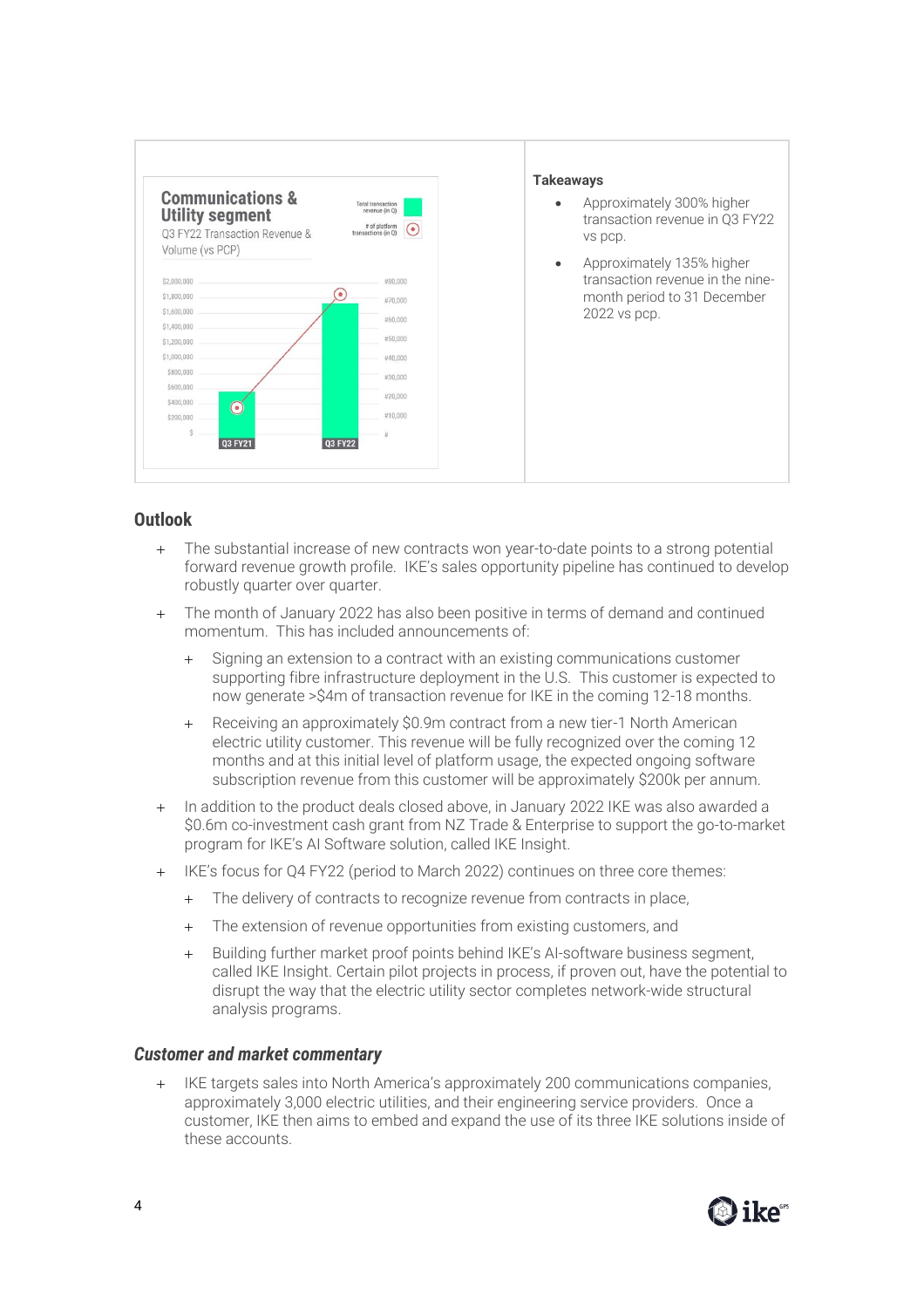- + As above, Q4 FY22 has started positively in terms of demand and revenue momentum.
- + Market tailwinds continue to support the growth potential of the IKE business in North America.
	- + An additional US\$60b of investment into broadband network development, as part of the Biden administration's \$1 trillion Infrastructure bill, is additive to more than US\$350b forecasted to be invested into fibre and 5G infrastructure over the next five plus years as a baseline.
	- + Additionally, more than 3,000 electric utilities are needing to address the urgent challenges of network strengthening and maintenance over the next five to ten years.
- + IKE solutions deliver network construction and maintenance processes that are faster, safer, and to a higher quality data standard.

ENDS